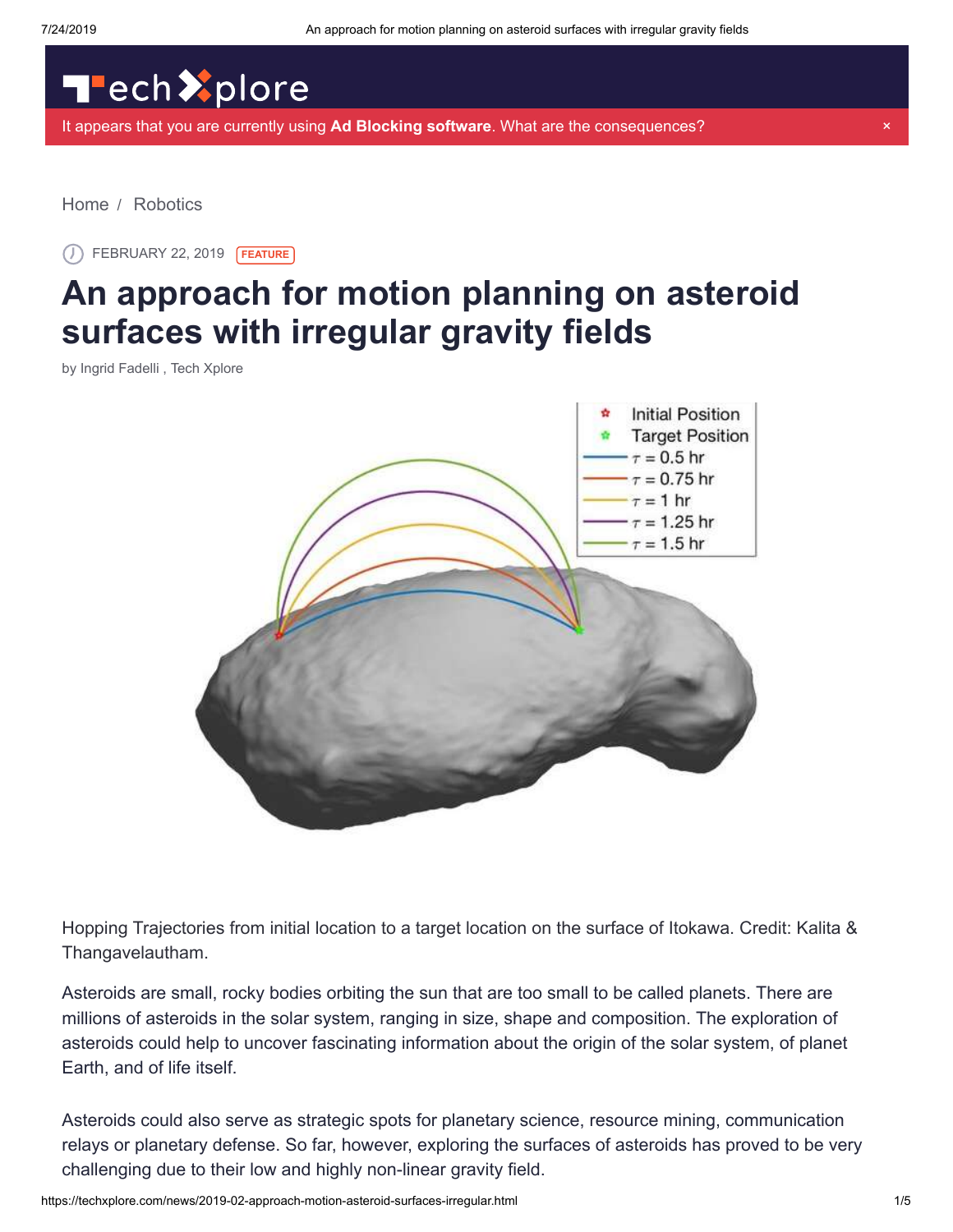Recent asteroid missions, such as Hayabusa II and OSIRIS-Rex were merely fly-by or touch-and-go operations. Researchers have thus been trying to develop technology that would enable the exploration of asteroid surfaces, for instance, using in situ instruments to analyze their composition and sub-surface material.

Hopping robots could be particularly useful for the exploration of such surfaces, as mobility through ballistic hopping has several advantages in the presence of irregular gravity fields. These types of robots can traverse large distances over rough terrain, with limited energy expenditure. A team of researchers at the University of Arizona has recently developed ballistic hopping dynamics and a new approach for motion planning on asteroid surfaces.



Self-Localization using 3D point cloud scan matching. Credit: Kalita & Thangavelautham.

"Unlike Earth, asteroid gravity is low, as such hopping rovers are more suited, as they can traverse large distances over arbitrarily [rough terrain](https://techxplore.com/tags/rough+terrain/) with the expenditure of little energy," Himangshu Kalita, one of the researchers who carried out the study, told TechXplore. "However, their irregular shape results in a highly irregular gravity field, which makes hopping highly uncertain. Thus, a sequential architecture for hopping rover autonomy is required that can plan ahead before executing any hop and simultaneously localize itself."

The approach devised by Kalita and his colleague Jekan Thanga calculates the velocity required to intercept a target and then localizes the hopping [robot.](https://techxplore.com/tags/robot/) To localize the robot, the researchers employed pose estimation methods based on successive scan matching using a 3-D laser scanner.

The information collected is subsequently used to plan the hopping robot's motion on the target asteroid's surface. The robot would need to perform multiple hops in order to reach a desired location on the asteroid, while also avoiding obstacles.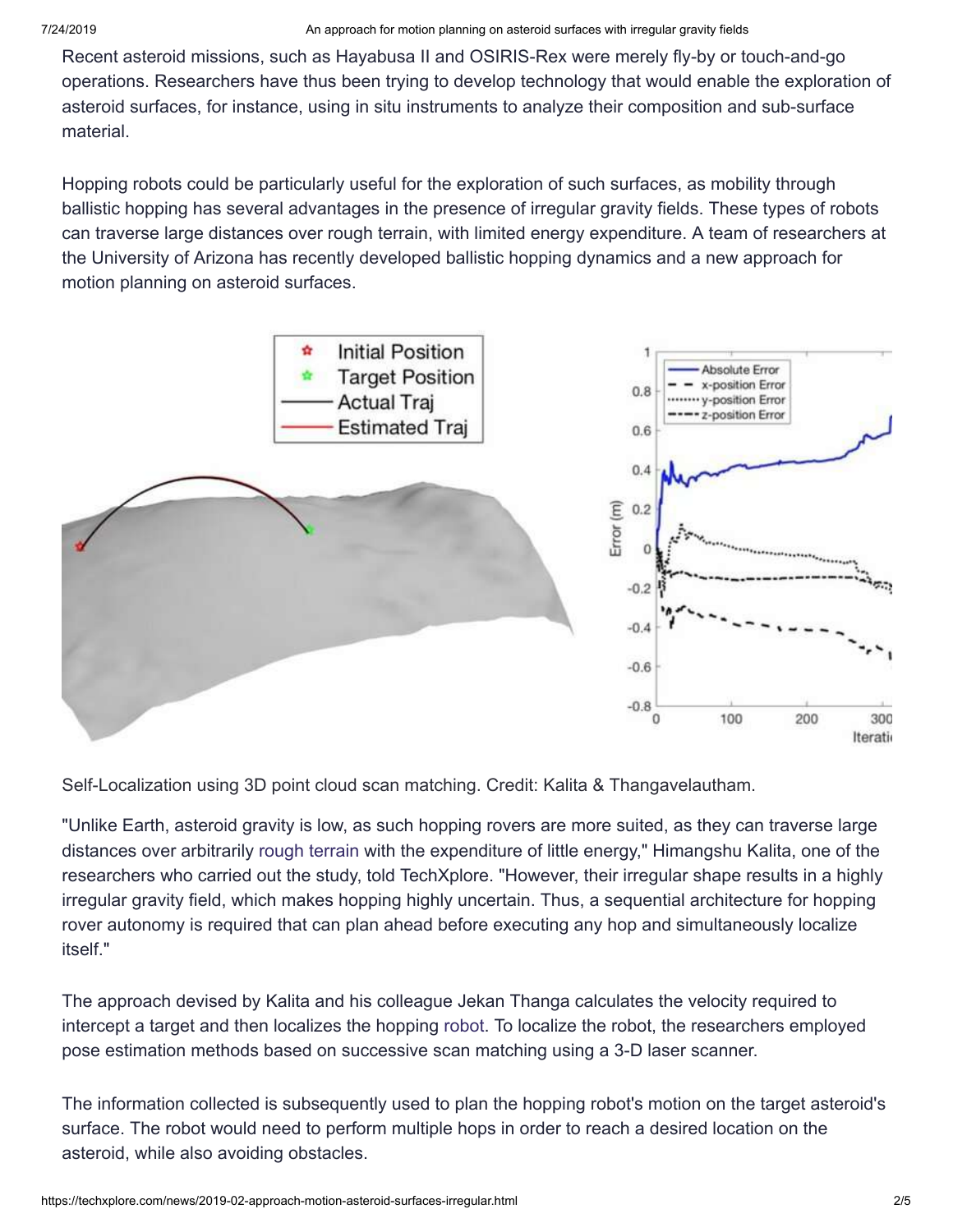7/24/2019 An approach for motion planning on asteroid surfaces with irregular gravity fields



Schematic of the optimized path planner using Evolutionary Algorithm. Credit: Kalita & Thangavelautham.

"The motion-planning architecture discussed in the paper can find near optimal trajectories for a hopping rover to reach a target location from its initial location on the surface of an asteroid with irregular gravity fields," Kalita explained. "Our approach uses a high-fidelity dynamics model to perform trial and error evaluation in simulation of candidate maneuvers to determine their suitability. The trial and error evaluation take into account risk, rewards and local uncertainties."

Many asteroids are rich in resources such as water, carbon-compounds, iron and platinum group metals. Some asteroids also contain remains of existing planets and could thus serve as 'time-capsules', providing pristine records of the early geology and geo-history of such planets. Exploring these asteroids could offer valuable insight into the origin of the solar system and planets contained with it. In the future, the approach devised by Thanga and Kalita could pave the way for the exploration of asteroid surfaces, leading to interesting observations and discoveries.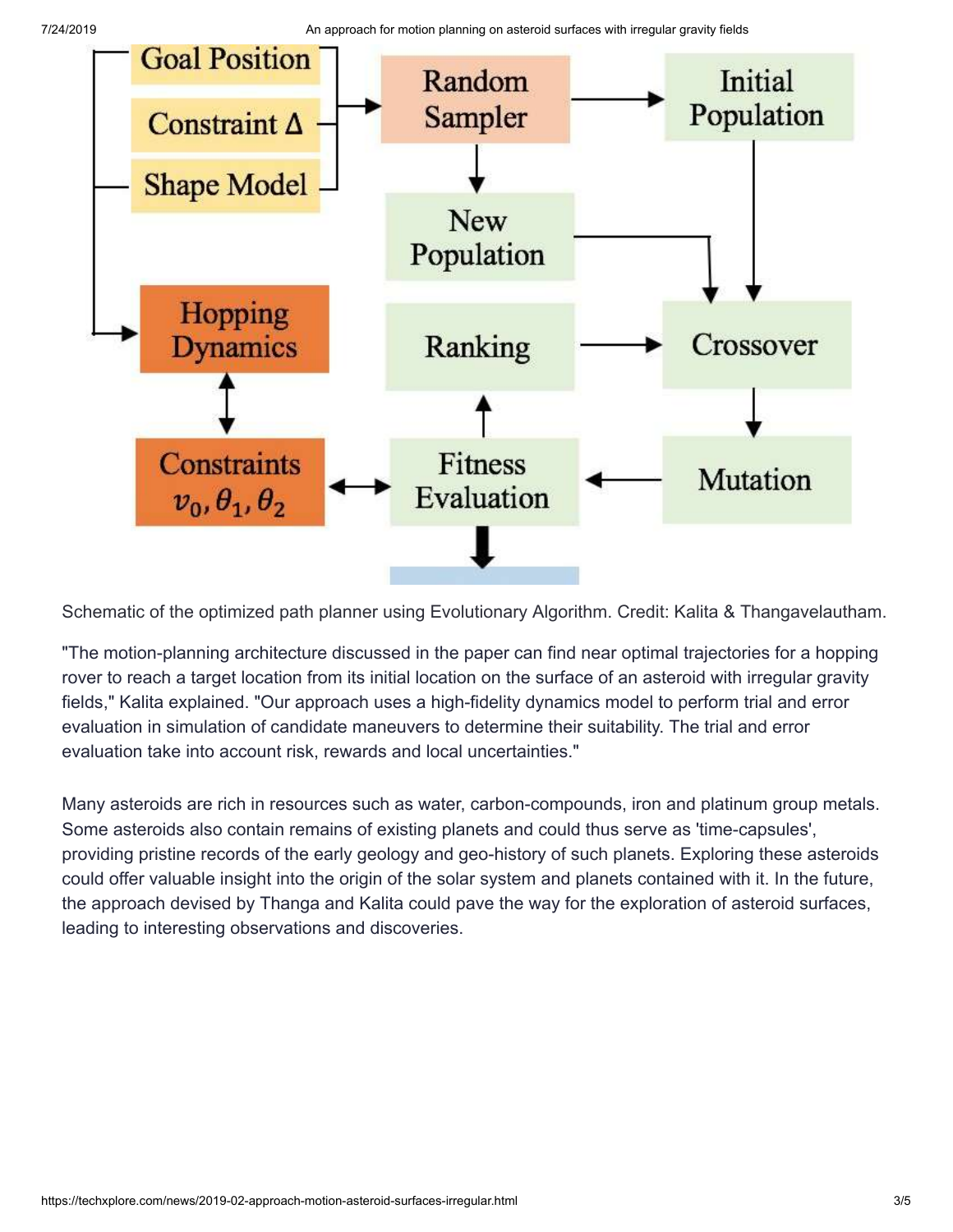



"Flyby and long-range observation of asteroids is insufficient to determine what is beneath the top layer of asteroids," Thanga said. "Our approach, which entails performing ballistic hopping for surface exploration of asteroids, can answer these questions. Moreover, the rovers deployed on asteroid surfaces to date rely on a mothership for localization, but their encounter in infrequent. Our simulations show that by using a 3- D mapping sensor onboard, the rovers can perform mothership-independent self-localization which is a precursor for rover autonomy."

The approach devised by Thanga and Kalita is designed to effectively plan the motion of a hopping robot over long distances, on asteroid surfaces with irregular gravity fields. The same approach could be applied to multiple coordinated robots that are simultaneously exploring a given [asteroid](https://techxplore.com/tags/asteroid/)'s [surface.](https://techxplore.com/tags/surface/) The researchers have also extended their method in order to calculate several optimal trajectories, which would allow a robot to reach a desired goal while visiting multiple waypoints.

"We are now in the process of developing prototypes for miniaturized hopping rover that will use sublimate-based propellants for hopping," Kalita said. "With simulated irregular gravity fields, we will be able to test our approach to find hopping trajectories."

**More information:** Motion planning on an asteroid surface with irregular gravity fields. arXiv:1902.02065 [cs.RO]. [arxiv.org/abs/1902.02065](https://arxiv.org/abs/1902.02065)

© 2019 Science X Network